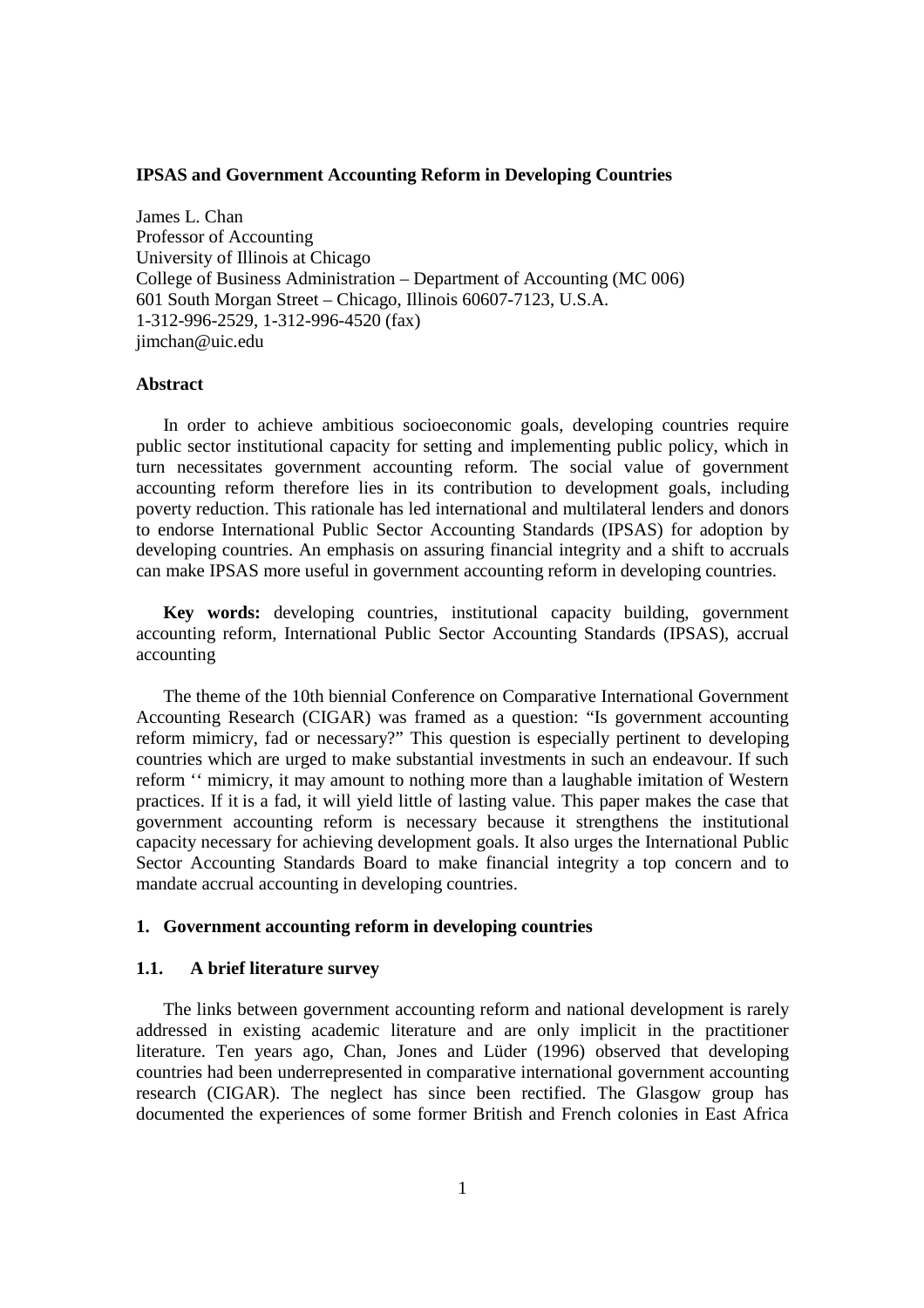and North Africa (Godfrey, Devlin and Merrouche, 1996, 1999). Britain has also influenced Malaysia (Coombs and Tayib, 1999) and Egypt (Ouda, 2001). The Bodo group has studied post-Soviet Russian government accounting (Bourmistrov and Mellemvik, 2000 and 2001). The Lodz group has long been tracking government accounting developments in Poland (Jarugua, 1988; Nowak and Bakalarska, 2001). China has been the focus of the author's work in recent years (Chan, 1996 and 2000; Chan, Cong and Zhao, 2001; Chan and Li, 2005). This mostly descriptive literature, however, has not produced theories that articulate the relationship between government accounting and a country's political, economic, and social development.

 A number of handbooks summarize the experiences and counsel of consultants sent by international organizations to advise developing countries and transitional economies: the World Bank (World Bank, 1998), the International Monetary Fund (Chu and Hemming, 1991), the Asian Development Bank (Schiavo-Campo and Tommasi, 1999), and the Organization for Economic Cooperation and Development (Alien and Tommasi, 2001). Their diagnoses and prescriptions are based on Western practices, which are often viewed as good or even the best in the world. Government accounting reform is regarded as part of improving public financial management; as such, it is assumed to contribute to government performance and at least indirectly contribute to a nation's development.

 Both of these bodies of literature convey the impression that, using Western industrial democracies as benchmarks, government accounting in developing countries is less advanced than in developed countries. This observation implicitly hypothesizes that there exists a relationship between a country's government accounting development and its political and economic development.

#### $1.2.$ **1.2. The nexus between government accounting and national development**

 Government accounting refers to a government's financial information systems and financial disclosure practices. Its state of development results from the interaction between the supply of and demand for government financial accountability and transparency. Since it is costly everywhere to produce and disseminate information, governments in all types of political systems lack the economic incentives to do so. However, some political systems exert a greater demand for government accountability and transparency than others; for example, representative democracies are more demanding than authoritarian and totalitarian political systems. In a democracy, the government is obliged to be more responsive to information demands placed upon it. This would be the case in developed countries and developing countries alike. However, the opportunity cost of resources used in improving government financial information is higher in developing countries than in developed countries. Therefore, even if governments in democratic developing countries are willing to undertake government accounting reform, they may be unable to afford it; governments in non-democratic developing countries are both reluctant to undertake and unable to afford government accounting reforms.

 The above analysis suggests two different strategies of promoting government accounting reform in developing countries. In countries where the political will exists, only funding and technical support are necessary. In countries where the government lacks both the political will and financial ability, external financial and technical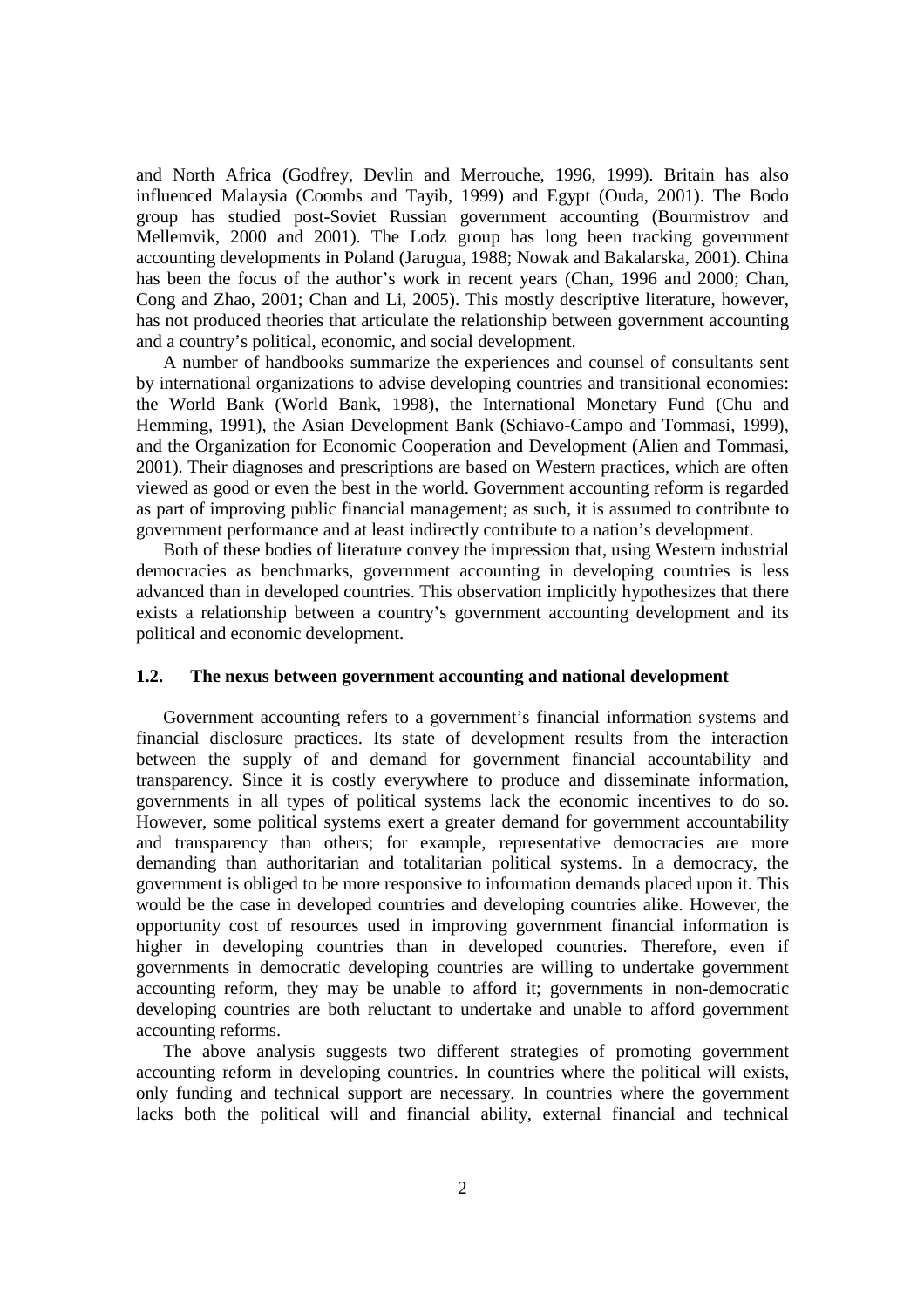assistance are necessary but insufficient; domestic political reform may hold the key to improving their government accounting, although conditions associated with external financial assistance may provide additional incentives.

## **1.3. Millennium Development Goals and Poverty Reduction Strategies**

 Currently there is an opportunity to promote government accounting reform in developing countries by linking it to the United Nations Millennium Development Goals (MDG). These goals seek to: eradicate extreme poverty and hunger; achieve universal primary education; promote gender equality and empower women; reduce child mortality; improve maternal health; combat HIV/AIDS, malaria and other diseases; ensure environmental sustainability, and develop a global partnership for development (Sachs 2005, pp. 211-213). Many of the goals have quantifiable objectives. For example, the poverty reduction goal calls for reducing by half, between 1990 and 2015, the proportion of people who suffer from hunger and whose income is less than one U.S. dollar a day. With the assistance of the U.N. Development Program and others, each low- income country would prepare poverty reduction strategies (PRS) to achieve the above goals.

 According to the United Nations anti-poverty advisor Jeffrey Sachs, a complete poverty reduction strategy based on the Millennium Development Goals has five parts: (1) a differential diagnosis that identifies needed policies and investments; (2) an investment plan that indicates required amounts and timing; (3) a financial plan that estimates the size of the financing gap to be filled in part by donors; (4) a donor plan that details multiyear donor commitments; and (5) a public management plan that specifies governance and administrative mechanisms to implement the strategy (2005, pp. 273- 274). Government accounting reform belongs to the last component.

 Underdevelopment of government accounting probably contributes to, and results from, what Sachs calls fiscal traps and governance failures, which he blames for some countries' Underdevelopment. A fiscally trapped government lacks the resources to pay for infrastructures and other public goods and services critical to economic development. Governance failures manifest themselves in corruption, weak judicial systems that define Property rights and enforce contracts, and the inability to perform basic government functions (Grindle, 2000). In the extreme, the state fails as well, causing even greater economic failure.

#### $1.4.$ **1.4. The social costs and benefits of government accounting reform**

 It is not widely recognized that a sound government accounting system is an important Part of a country's institutional infrastructure. Rather, government accounting is commonly perceived as a bureaucratic function. To make matters worse, like the foundation of a house or the sewer lines under the street, the accounting system as a critical institutional infrastructure is often invisible until it fails: when public money is lost and wasted, when taxes are not collected, or when employees are not paid on time. Better accounting systems can quite readily lead to improvements in a government's financial management. However, the accounting system's contribution to the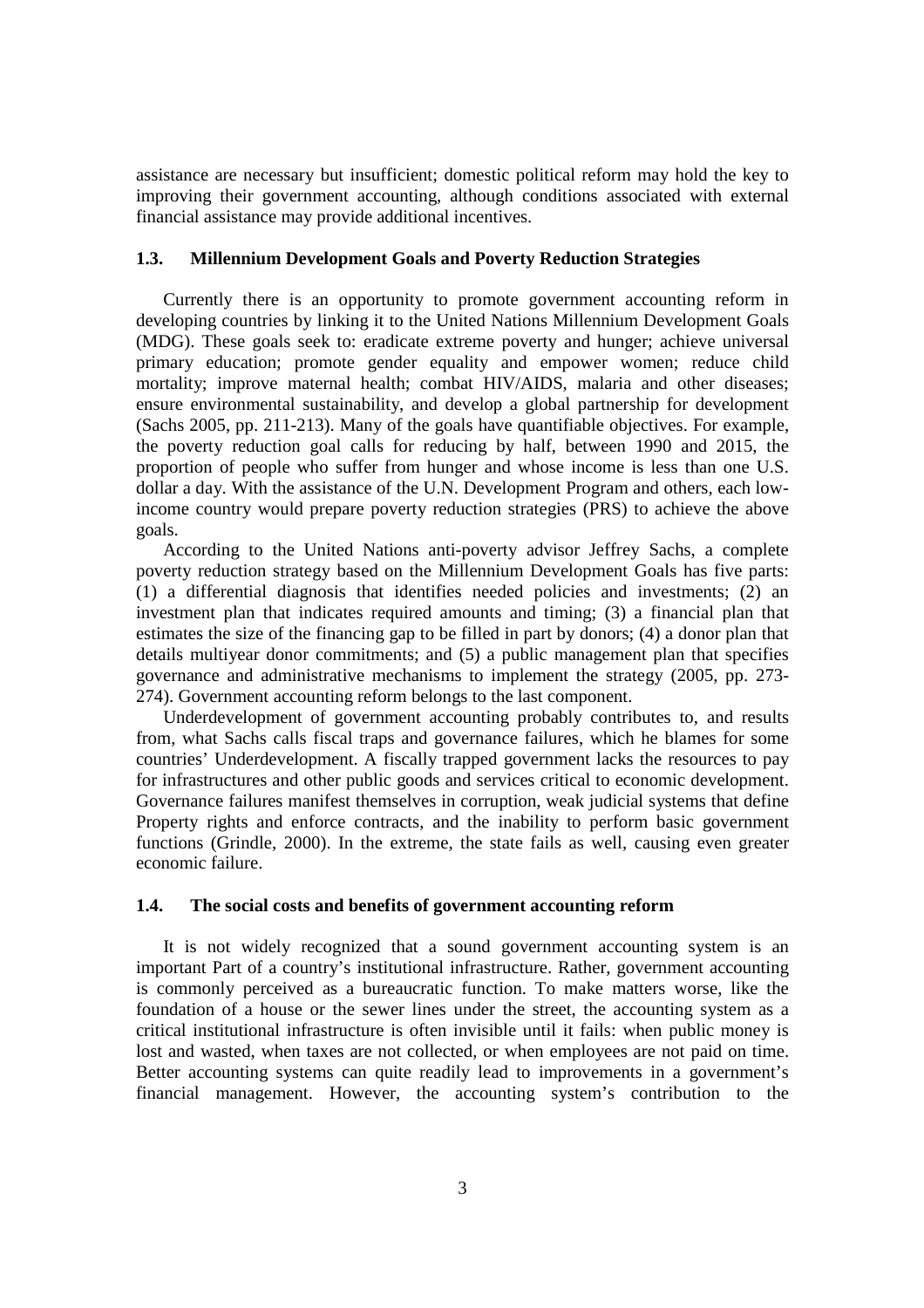achievement of higher-order goals, such as poverty reduction, is necessarily indirect and long-term. So it is difficult to see its social benefits.

 Furthermore, in poor countries, government accounting reform poses a moral dilemma. Because of its costs, such reforms compete with food for the hungry, medicine for the sick, and clean water for urban slum dwellers. In such an environment, how can one justify spending money to improve the way a government keeps its accounts and produces annual financial reports?

 This moral predicament is resolved by the social benefits of government accounting. Government accounting itself does not reduce poverty. Government accounting contributes to a country's socioeconomic development through its effect on public financial management and accountability. Effective government accounting makes it possible to manage the government's finances smoothly and provides audit trails to prevent and detect financial misconduct. In light of the pervasiveness and severity of government corruption in many developing countries (Rose-Ackerman, 1999), financial integrity assurance is a critically important function of their government accounting systems. Only ethical and competent public management can efficiently and effectively implement programs to reduce poverty reduction and achieve other socioeconomic goals. Sachs declared: "No country should receive greater funding unless the money [for poverty reduction] can be audited."

 It is important for accountants to educate the public and public officials about the social value of government accounting. The accounting system is in effect the "nerves of government" - to use Karl Deutsch's phrase (Deutsch, 1966) - because it is the core of a government's financial command and control centre. A government accounting system can be rudimentary or sophisticated. As in business (Simon, 1954), a good government accounting system at the minimum keeps accurate financial scores; a better government accounting system directs the attention of policy makers and managers to problem areas; and at its best, a government accounting system provides information useful for decision making.

 Thus it takes a certain amount of foresight and insight to make investments in government accounting reform: the foresight to anticipate the consequences of bad or no accounting and the insight to link accounting to government performance and eventually the achievement of societal goals. Government accounting can contribute to a country's socioeconomic development by providing information to public managers and those who hold them accountable to perform the fundamental functions of the state. As a support function, accounting does not have values of its own, and does not decide the allocation of resources. However, once these decisions are made, the accounting system performs the critical function of following the money. As such, accounting and its allied functions - including information system design, internal control, pre- and post-audit, revenue administration, and public expenditure management - ensure that resources are used for their intended purposes. If the purpose is socioeconomic development, accounting can help meet this goal be ensuring legal and contractual compliance, facilitating financial management, and promoting transparency and accountability.

## **2. IPSAS adoption as government accounting reform**

## **2.1. Elements of government accounting reform**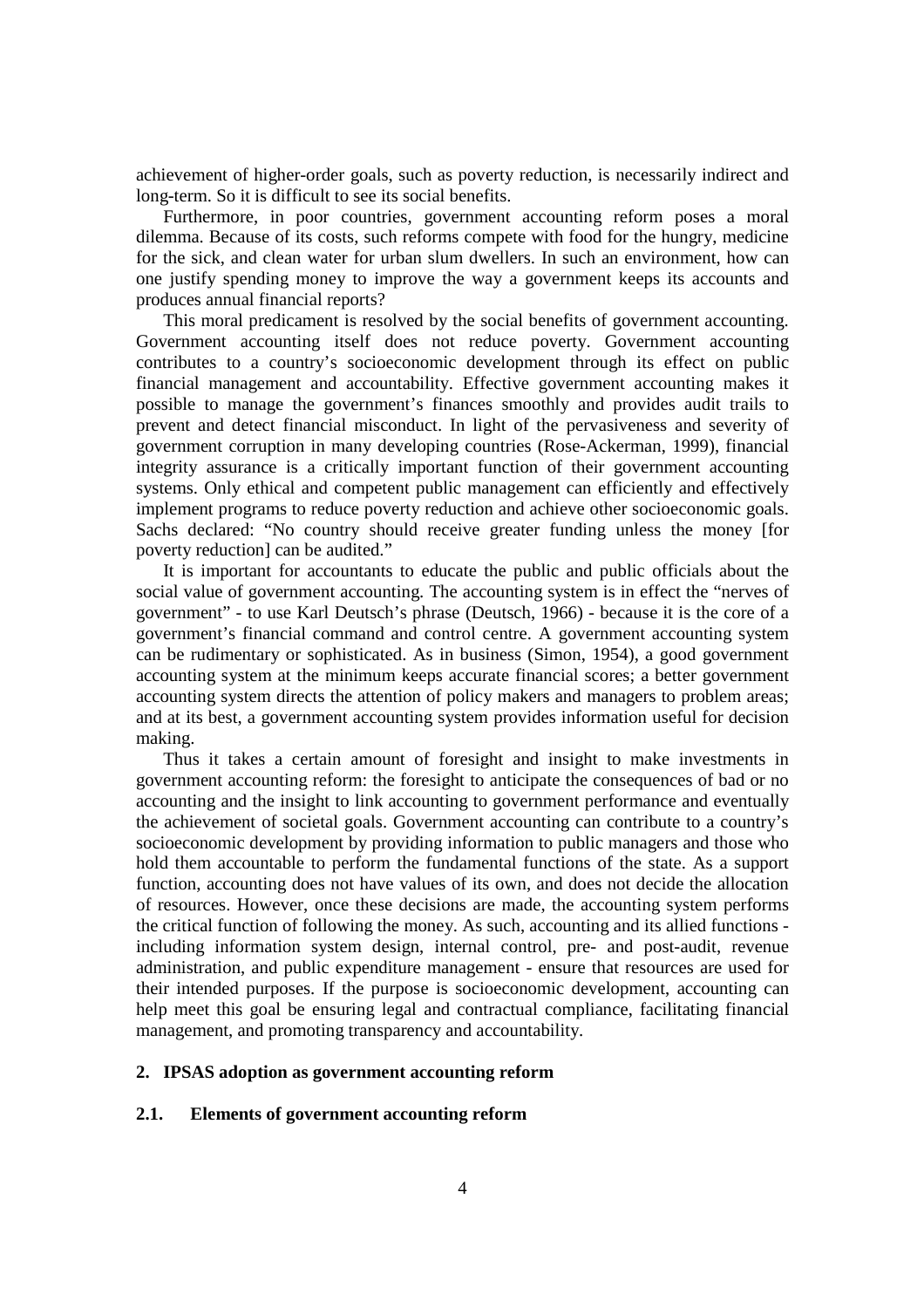Government accounting reform in developing countries requires political and management support. Success depends on the ability to mobilize support from political leaders, who set the tone by demanding greater accountability and transparency. Their political determination will stand a better chance of realization if it is reinforced by the support of ministers and senior managers to change the way the government operates. Because of its technical nature, the "marketing" of reform proposals to politicians and senior managers is a challenging task.

 Resource support is also critical to successful government accounting reform. Sufficient budgetary support is necessary to acquire software and hardware, and to hire a qualified staff. In many developing countries, the shortage of technical personnel imposes a severe constraint; thus human resources are another obstacle to overcome.

 Reform involves changing policies and procedures of government accounting. Most countries have some type of rules and regulations for their government accounting systems, even though their institutional arrangements for setting such rules and regulations may be different. The International Public Sector Accounting Standards Board urges all nations to adopt IPSAS. Since IPSAS is the centrepiece of the worldwide accounting profession's efforts to influence government accounting reforms in developing countries (Sutcliffe, 2003; IPSAS Board, March 2005), the next section examines the relevancy of IPSAS to developing countries.

#### $2.2.$ **2.2. IPSAS and developing countries**

 IPSAS are primarily intended for adoption by developing countries. Most English- speaking developed countries already have government accounting standards that are either similar to, or more rigorous than, IPSAS. Even if their national standards are quite different from IPSAS, the other developed nations are under little external or domestic pressure to adopt IPSAS. Developing countries, on the other hand, face a different situation. The World Bank endorses the use of IPSAS in accounting for its financial assistance to developing countries. Furthermore, IPSAS is held up as the best government accounting ideas that the global accounting profession has to offer. IPSAS therefore has become recognized benchmark for evaluating and improving government accounting in developing countries.

 The initial goals of IPSAS were to promote greater government accountability in all countries, improved quality and reliability in accounting and financial reporting, better financial and economic performance, better financial management and discipline, and international harmonization of reporting requirements (IFAC, 1996, p. 2). Have these laudable objectives led to the development of IPSAS that are relevant to developing countries? The author's preliminary assessment is largely negative.

 Even though IPSAS was not meant only for developing countries, one may reasonably infer from its financial sponsorship that developing countries were intended to be its primary beneficiaries. Thus it is puzzling why developing countries did not receive emphasis early, despite the sponsors' institutional responsibilities and apparent interests. In recent years, the IPSAS Board has addressed developing countries in two ways. First, it issued a set of comprehensive "cash basis IPSAS" in 2003. Since the requirements of that standard are closer to current practice and are less costly to implement, it runs the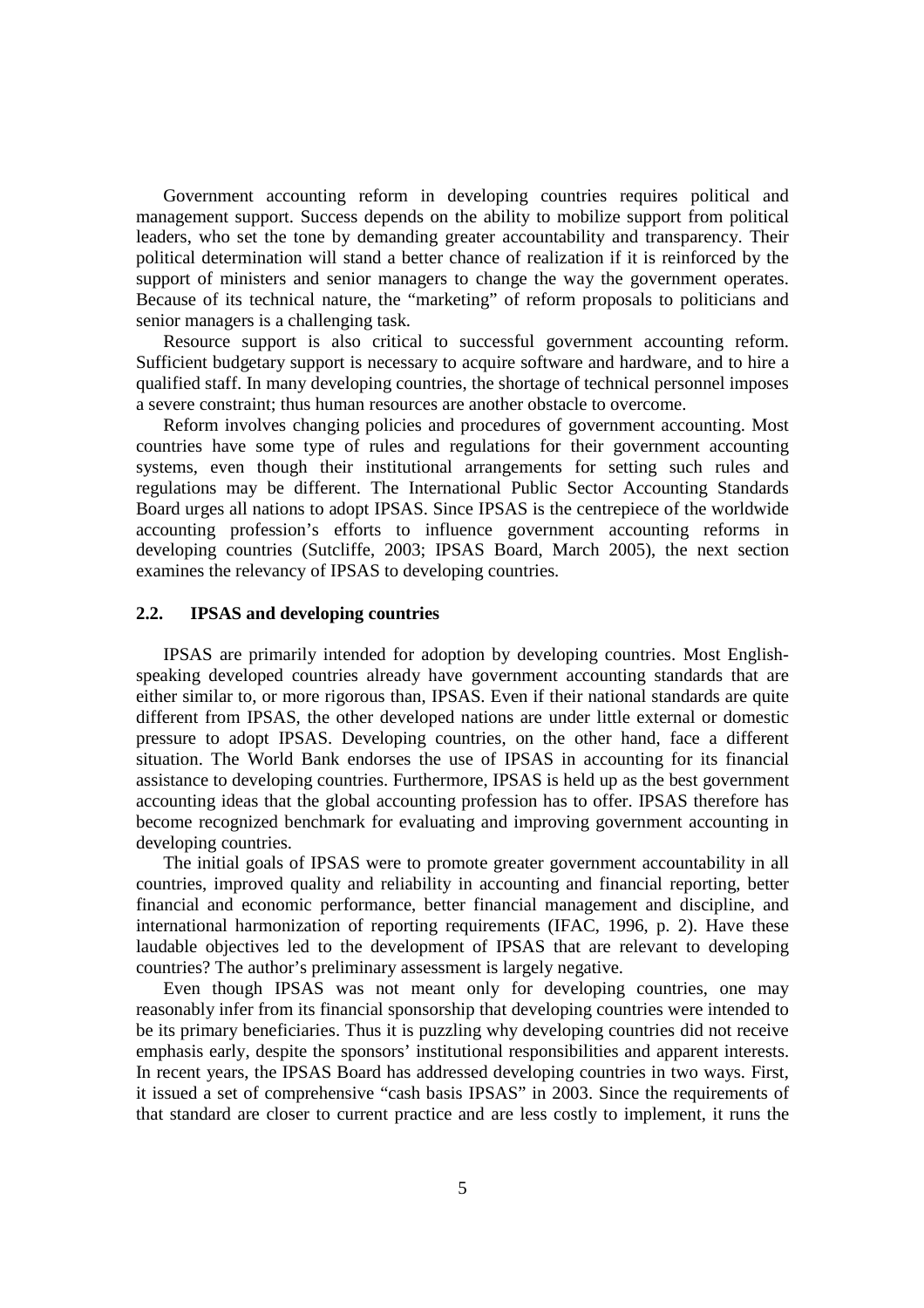risk of becoming the de facto IPSAS for developing countries. If that were the case, it would be an unfortunate situation indeed, as the next section will argue. Second, the IPSAS board is in the process of preparing a standard on the disclosure of external assistance under the cash basis of accounting (IFAC, Exposure Draft 24 issued in February 2005). The cash basis will by definition exclude the recognition of grants receivable and loans payable, and other non-cash assets and liabilities. These two standards can hardly be regarded as an adequate response to the needs of government accounting reform in developing countries.

#### $2.3.$ **2.3. Accrual accounting for developing countries**

 Other than citing infeasibility due to cost and other constraints, the IPSAS Board and its predecessor have not offered theoretical justifications for exempting the governments of developing countries from using the accrual basis of accounting. In the author's view, this is not a defensible position, for allowing cash-basis accounting undermines the objectives of promoting government financial accountability. Regardless of the basis of accounting it uses, a government is responsible for its payables owed to lenders, suppliers, employees, grantees, and others creditors. The lack of complete, reliable, and timely information about these financial obligations weakens the debtor government's ability and incentive to discharge its responsibility. Conversely, the lack of complete, reliable, and timely information about non-cash financial resources - investments, taxes receivable, accounts receivable, and loans receivable - hampers the government's collection effort, and reduces its ability to convert these resources into cash to pay off the liabilities. The inability to match financial assets and liabilities in terms of amounts and timing is a fundamental cause of liquidity and solvency problems, which can become full-blown fiscal crises. Governments in poor developing nations have a need, perhaps even a greater need, for accrual accounting information.

 The current co-existence of cash-basis IPSAS and accrual-basis IPSAS results from the Public Sector Committee's refusal to acknowledge the legitimacy of "multiple points along the spectrum between cash accounting and accrual accounting" (IFAC Public Sector Committee, 2000). It is inappropriate, in the author's view, to present alternative bases of accounting in black and white terms. There are valid reasons why there are, and should be, multiple intermediary degrees of accruals. Governments hold different kinds of financial resources of varying liquidity and have different types of economic resources. Similarly, governments have financial obligations of varying definitiveness and maturity. It is misguided to insist on the cash versus accrual dichotomy.

 It is not advisable for developing countries to push accruals to the point of recognizing and reporting infrastructure assets and heritage assets. It is only appropriate to accrue assets and liabilities to the extent that benefits exceed costs. As indicated in Exhibit 1, there are degrees of accrual, ranging from mild to moderate to strong. Recognition and accurate measurement of current financial resources and current liabilities would be the starting point of any accrual accounting project. Later on, long- term financial resources and liabilities could be added. Afterwards, operating fixed assets (e.g. government office buildings and equipment) and contingent liabilities can be recognized and reported. This gradual symmetrical approach is preferable for developing countries. Gradualism takes into account cost considerations, the need to accumulate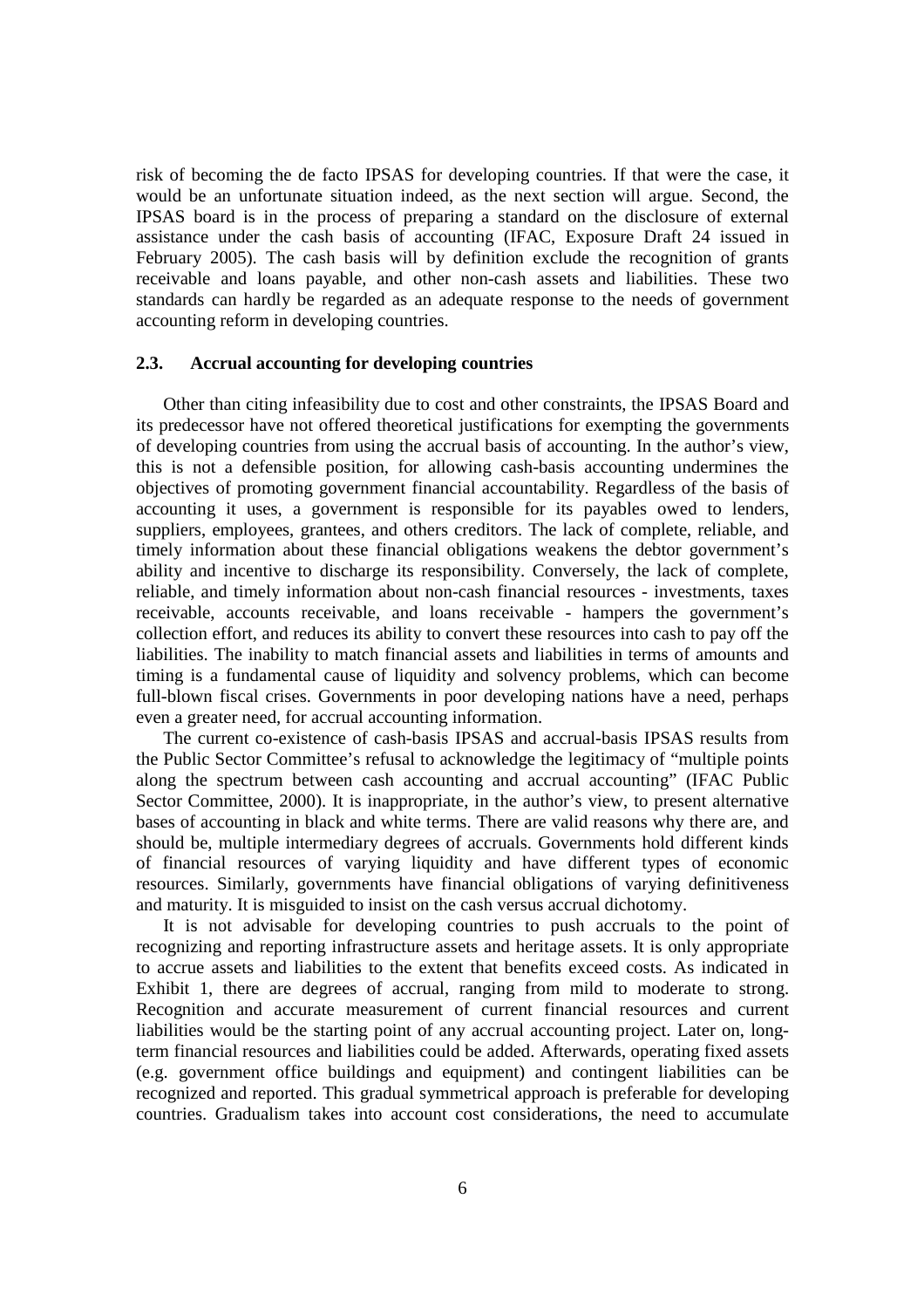experience, secure political support, and build systems and human resource capacity. Symmetrical recognition of assets and liabilities of similar nature (e.g. accounts receivable and accounts payable) and similar timing (e.g. current assets and current liabilities) prevents incomplete and distorted presentation of financial position.

| Degree         | <b>Assets Recognized</b>                                                                        | Liabilities Recognized                                                        |
|----------------|-------------------------------------------------------------------------------------------------|-------------------------------------------------------------------------------|
| Mild accrual   | Current financial resources                                                                     | Current liabilities                                                           |
|                | Moderate accrual Long-term financial resources in<br>addition to current financial<br>resources | Long-term liabilities in addition<br>to current liabilities                   |
| Strong accrual | Capital resources in addition to<br>current and long-term financial<br>resource                 | Contingent liabilities in addition<br>to current and long-term<br>liabilities |

## **Exhibit 1. Degrees of Accrual**

 For reasons stated earlier, all governments should immediately adopt "mild accruals" in accounting for and reporting current assets and liabilities. Governments should then move with all deliberate speed to "moderate accruals" in order to bring long-term financial assets and liabilities onto their accounts and financial statements. However, "strong accruals" should be done cautiously, in light of the many conceptual and measurement problems.

 The systematic classification of assets and liabilities will not only clarify the varying degrees of accrual for accounting and reporting purposes. Such an exercise has an important, perhaps more important, side benefit: the government will have databases of its resources and obligations, and will be in a better position to achieve appropriate levels of liquidity and solvency.

 In conclusion, mild accruals and moderate accruals are a necessity, not a luxury, even in developing countries. An accrual accounting system can accommodate the accounting for cash; however, a cash accounting system cannot encompass accruals. Therefore, the author urges the IPSAS Board to rescind the cash basis IPSAS and bring its provisions under the rubric of accrual accounting.

## **3. Toward Effective Government Accounting**

#### $3.1.$ **3.1. The general nature of IPSAS**

 The IPSAS program has evolved in two stages. From 1996 to 2002, the IF AC Public Sector Committee essentially imported international business accounting and financial reporting standards into the public sector by making relatively minor modifications. Since 2003, the IPSAS Board has consciously focused on issues that are unique to the public sector. These issues include taxation and other non-exchange transactions, the implications of the budget for financial reporting, and social policy commitments. Both of these stages are in the realm of financial accounting, which has been called the language of business.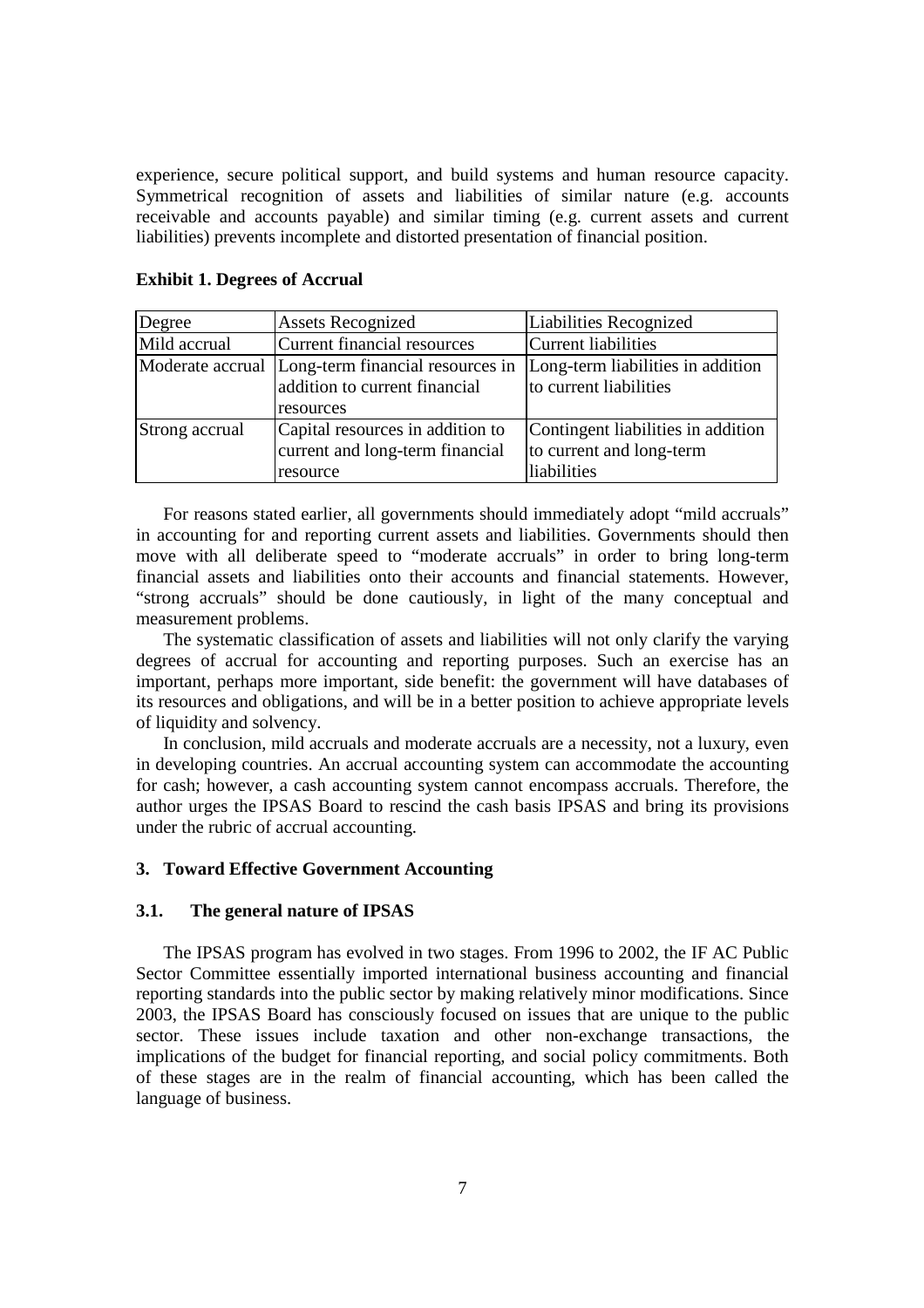To the public at large and to most government officials, the budget still is the primary financial document of government. The rising importance of financial accounting in the public sector, as epitomized by the emergence of the IPSAS on the world scene, reflects the belief in the power of objective financial recordkeeping, which has been credited with inducing business-like behaviour (Crosby, 1997, p. 200). IPSAS are based on double- entry bookkeeping, which is considered one of the "measures of reality" that made modern business practices possible (Crosby, 1997). By grounding financial data on past transactions and events, government financial accounting provides a reality check against the more speculative future forecasts and plans in budgeting. This seems to be the unstated justification of patterning IPSAS after International [Business] Financial Reporting Standards.

 Government financial accounting is also distinguishable from government financial statistical systems. These systems include the Government Finance Statistics of the IMF and national income accounts. What sets financial accounting apart from them is that, as a "social and institutional practice" (Hopwood and Miller, 1994), accounting is an instrument of accountability. The promotion of accountability through greater transparency, which accountants traditionally call "foil disclosure," is an explicitly stated goal of IPSAS. In particular, IPSAS emphasizes the accountability of government to citizens, voters, their representatives, and the general public (IFAC, 2003, pp. 35 and 19).

 In targeting these underserved potential users, the IPSAS Board has taken on a great challenge. These users are underserved because some governments have apparently decided that the costs of informing them outweigh the benefits to the governments themselves. The IPSAS Board is in effect seeking to tip the balance of power between government and certain stakeholders by stressing their right to know. The dilemma is that governments that have a greater need to improve their record of financial accountability and transparency are .likely to be the ones that are more reluctant and less able to adopt IPSAS. Given its lack of enforcement power, the Board has wisely allied itself with development aid providers. These organizations have the incentive and ability to demand good accounting and informative financial reporting by their beneficiaries. At the same time, they also recognized that multiple and overlapping requirements are burdensome to developing countries. The IPSAS process has provided a coordination mechanism to reduce the costs of accountability. This is apparently the reason why the World Bank, the International Monetary Fund, the UN Development Program, and the Asian Development Bank have been supporting the IPSAS process. For them, IPSAS serves as a common instrument for fostering transparency and accountability of the programs and activities they finance and of the government at large. To their credit, these international organizations have solved the free-rider problem that would otherwise bedevil the production of IPSAS as a global public good.

 Among the two dozen IPSAS, the most important standards are the first and second ones, which require governments to issue government-wide financial statements under the accrual basis at the end of a fiscal year. Implementing these standards would in effect compel a government to open its books to outsiders. As mentioned earlier, IPSAS seeks to balance some governments' possible reluctance to tell and the public's right to know. However, the IPSAS treats transparency as a self-evident virtue of government. Unfortunately this view is not universally shared around the world. Most governments use accounting to control their own activities, but some countries have the political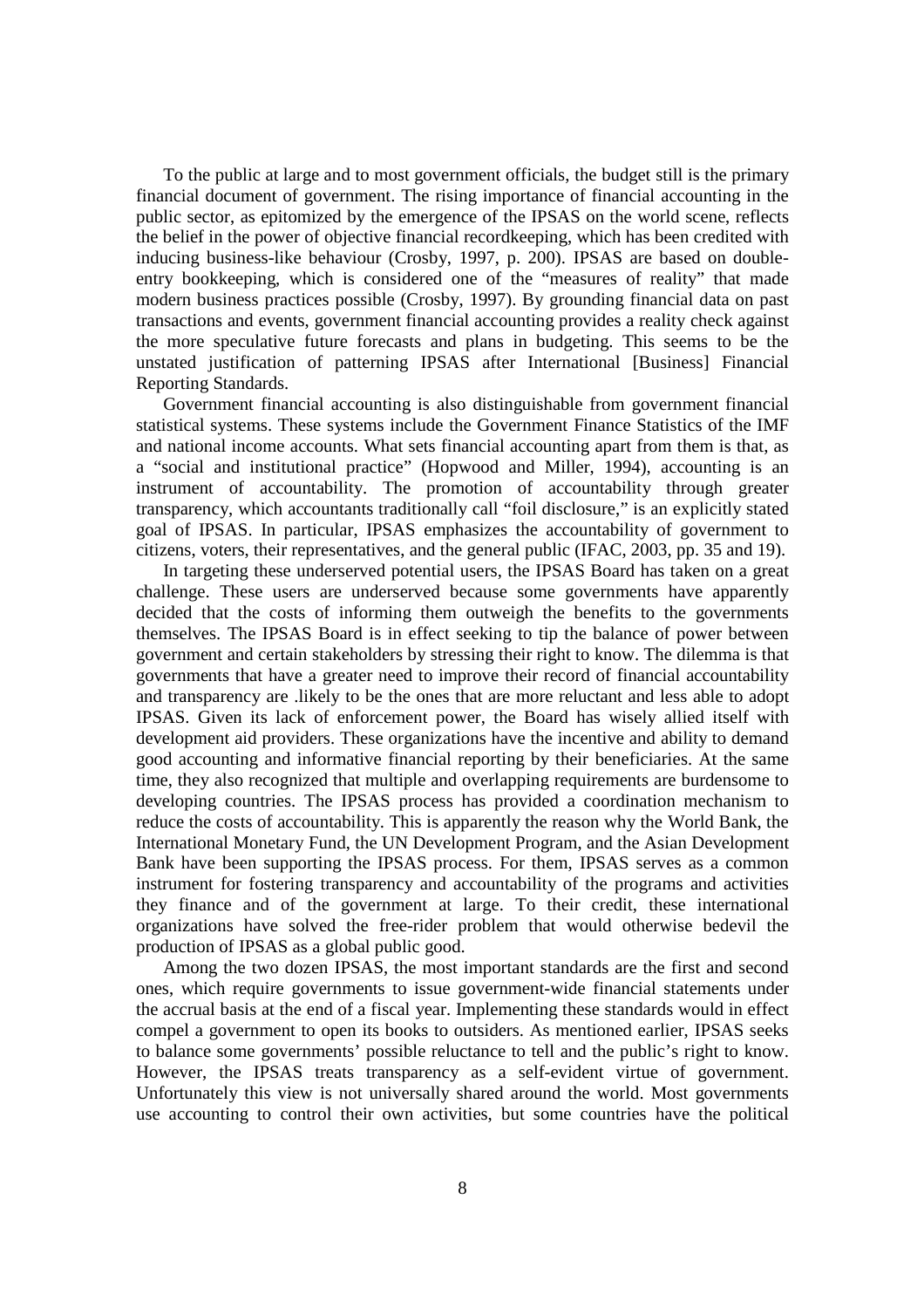culture and laws to encourage or require external financial reporting. The IPSAS Board, as well as its sponsors and supporters, are making a bold assertion that fiscal accountability and transparency is a universal norm. What are needed now are actions to make IPSAS more useful where this norm is not observed to a satisfactory degree.

#### $3.2.$ **3.2. Making IPSAS (more) useful for developing countries**

 Developing countries face the daunting challenge of raising the standard of living of their peoples. The UN Millennium Development Goals and Poverty Reduction Strategies can be realized only if governments and government officials have the necessary capacity to manage scarce resources, especially financial resources. Herein lies the contribution of accountants and auditors to institutional capacity building programs. The success of government accounting reform depends on political and management support, in addition to the availability of budgetary and human resources, and information technology. Government accounting systems' hardware is useless without software applications, and software is mindless without accounting standards.

 IPSAS is a relative newcomer to the club of domestic and international accounting standard-setting bodies. Under the initial leadership and influence of mostly English- speaking countries, the IF AC Public Sector Committee chose to emphasize year-end consolidated financial statements. This kind of reporting addresses only external financial accountability at best. The historical orientation of financial accounting information further limits its *usefulness* for control and planning, which require real-time and future- oriented information. Summarized financial statements are often not sufficiently disaggregated to match the scope of responsibility of managers. IPSAS-based financial statements are really not designed to demonstrate the accountability of subordinates to their superiors, and of the executive to the legislature. As such, IPSAS can make only a limited contribution to institutional capacity building in developing countries.

 IPSAS assumes the existence of a robust system of internal control in a government's financial management and accounting system. As recent corporate financial scandals in the United States, such as Enron and WorldCom, have demonstrated, the reliability of accounting-based financial statements can be undermined by the manipulation of underlying transactions. This situation can also happen in public sector financial reporting. Considering the vulnerability of the government in developing countries to financial misconduct, the reliability of numbers in their financial statements cannot be taken for granted, even if IPSAS are used. For this reason alone, the accounting profession has a stake in the global fight against government corruption.

 According to Reuters (2003), the World Bank estimated that "some 5 percent of gross domestic product worldwide is lost to corruption such as misuse of funds and embezzlement." As a result of such statistics, fighting corruption has become a priority of international organizations and many developing countries. At the end of the year 2003, 114 nations signed the United Nations Convention Against Corruption. The World Bank established a financial integrity office to investigate allegations of corruption. A recent study by Keefer and Khemani (2004) of the World Bank's Development Group found that"... Even in developing countries that are democratic, politicians often have the incentives to divert resources to political rents and to private transfers that benefit a few citizens at the expense of many."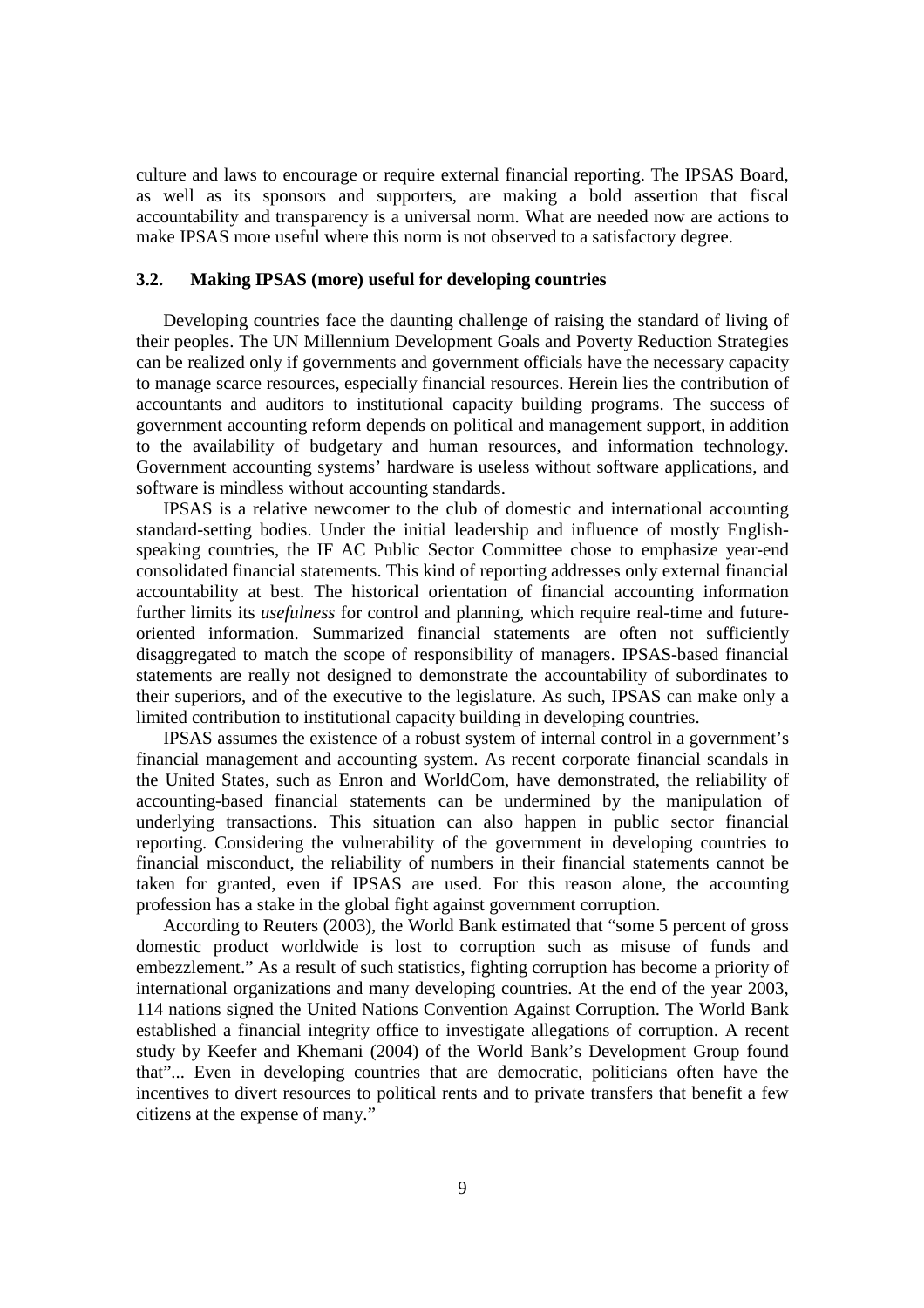Official corruption threatens a government's legitimacy and authority, and reduces the amount of public money available to fund public services. Incompetent financial management is costly in terms of the inefficiency and disruptions it induces in the government itself and the economic system. Mismanagement of cash results in financial losses. Imprudent financial investments can lead to greater risk exposure and reduced returns. Delayed or under-collection of taxes reduces the amount of available financial resources and increase liquidity and solvency risks. Failure to pay bills when they are due can potentially create liquidity or solvency problems for employees, contractors and other creditors. Defaulting on interest payments and principal repayments to bond holders harms creditworthiness and may raise the cost of borrowing. For all these reasons, government accountants, auditors and financial managers are on the front-line of the fight against corruption.

 Currently, IPSAS seems to take for granted that transactions are duly authorized and properly executed. The role of accounting standards is to decide whether to recognize the consequences of these transactions and, if so, how to measure and report these effects. Accounting standard setters are certainly aware of the possibility that transactions may be "structured" to take advantage of what accounting standards allow. But it is primarily the auditor's role to deal with this phenomenon. Similarly, unauthorized transactions and improperly executed transactions are matters of concern to auditors and management. This attitude overlooks the auditor's reliance on the capability of the accounting system to generate audit trails.

 Besides the broader economic and social considerations, the detrimental effects of financial misconduct on government financial reports should motivate the IPSAS Board to pay explicit attention to financial integrity. Specifically, the board might undertake or encourage research on the implications of financial integrity, or lack thereof, for IPSAS. In principle, weak internal controls may lead to unreliable numbers in financial statements. Less is empirically known about how and to what extent government accounting numbers are distorted by unethical behaviour.

 Generally, accounting standards take on a greater social role as accountability requirements in countries that require higher standards of ethical behaviour. Government accounting standards in effect become government accountability standards. (Recently the U.S. General Accounting Office was renamed Government Accountability Office.) Government must answer for the resources or authority it receives from others in the society and economy. Government provides both public goods and private goods, in return for the authority to govern, as well as economic and financial resources, Government accountability requirements are expressed as the terms in the political contracts, social contracts, and economic contracts that government enters into with its stakeholders (see Exhibit 2). The asset-liability perspective of accrual accounting described in Exhibit 1 is compatible with this contract theory of government: the government's assets come from the stakeholders' voluntary and involuntary contributions, and its liabilities originate from providing incentives to the stakeholders.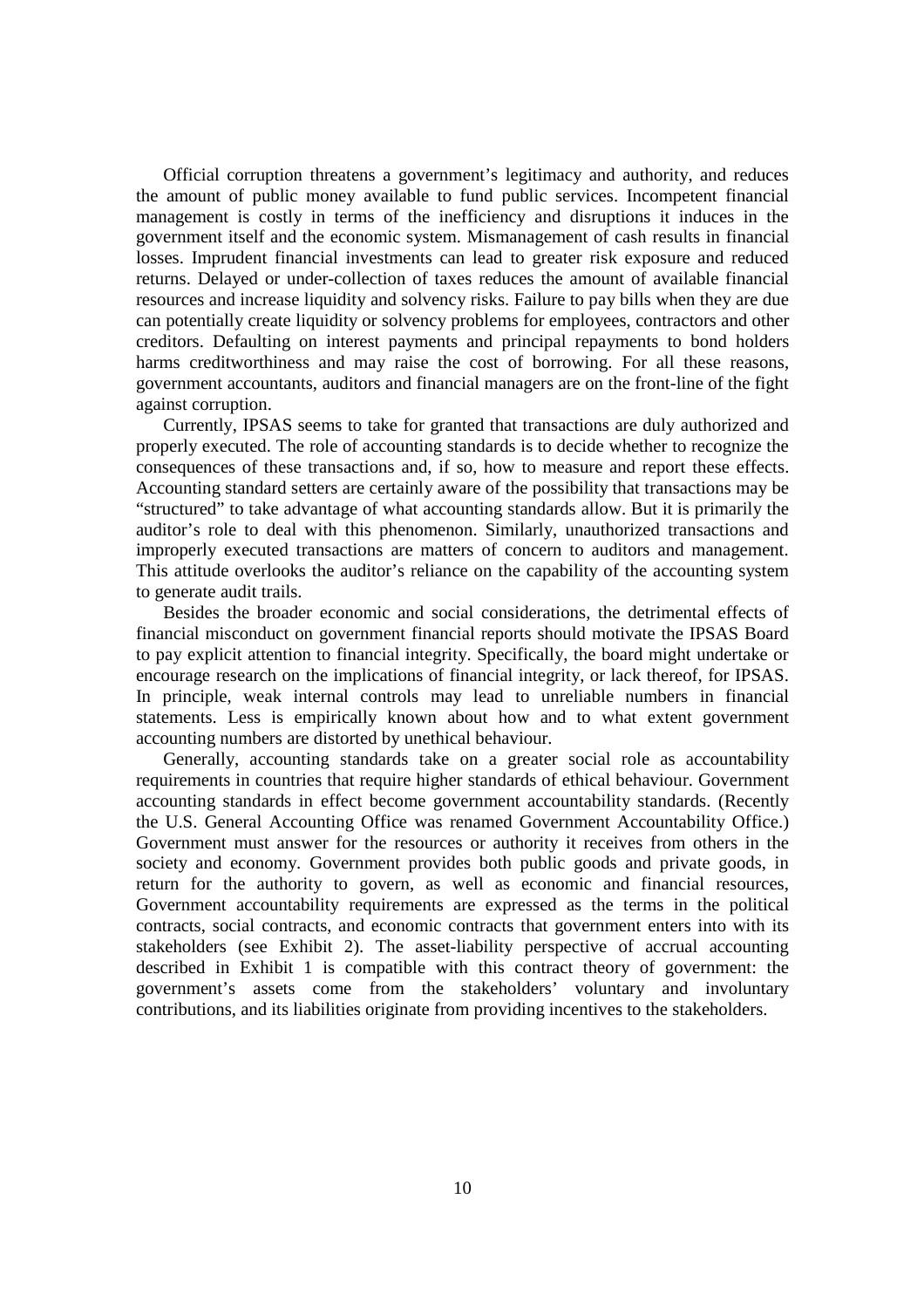| Stakeholder        | Contribution to Govt.      | Inducement from Govt.       |
|--------------------|----------------------------|-----------------------------|
| <b>V</b> oters     | Political legitimacy       |                             |
| Taxpayers          | Financial resources        | Public goods and services   |
| Service recipients | Political support          |                             |
| Donors, grantors   | <b>Financial resources</b> | Cooperation in resource use |
| Lenders            | <b>Financial resources</b> | Repayment and interest      |
| <b>Employees</b>   | Services                   | Compensation                |
| Contractors        | Goods and services         | Payments                    |

 **Exhibit 2. Stakeholders of Government** 

 In conclusion, fundamental to the development of accrual accounting in developing countries is the ability to identify and measure the government's assets and liabilities. Corruption tends to result in the understatement of government's assets or the overstatement of government's liabilities. Unless financial integrity is assured, the credibility of government's financial information suffers. Thus both financial integrity assurance *and* accurate accrual accounting are accountants' professional contribution to developing countries.

### **Bibliography**

 Allen, R. and Tommasi, D. (2001), *Managing Public Expenditure: A Reference Book for Transition Countries,* OECD, Paris.

 Bourmistrov, A. and Mellemvik, F. (2000) «Russian Local Government Accounting: New Norms and New Problems», in Caperchione E. and Mussari, R. eds., *Comparative Issues in Local Government Accounting,* Kluwer Academic Publishers, Boston, pp. 159- 174.

 Bourmistrov, A. and Mellemvik, F. (2001), «Accounting and Democratic Governance: A Comparative Study of One Norwegian and One Russian County», in Bac, A. ed. *International Comparative Issues in Government Accounting,* Kluwer Academic Publishers, Dordrecht, The Netherlands, pp. 91-122.

 Chan, J.L., Jones, R.H. and Lüder, K.G. (1996), «Modeling Government Innovations: An Assessment and Future Research Directions», *Research in Governmental and Nonprofit Accounting,* Vol. 9, pp. 1-19.

 Chan, J.L. (2000), «A Sino-American Comparison of Budget and Accounting Coverage», in Caperchione, E. and Mussari, R., eds., *Comparative Issues in Local Government Accounting,* Kluwer Academic Publishers, Boston, pp. 11-34.

 Chan, J.L., Cong, S.H. and Zhao, J.Y. (2001), «The Effects of Reform on China's Public budgeting and Accounting System», in Bac, A., ed. *International Comparative Issues in Government Accounting*, Kluwer Academic Publishers, Dordrecht, The Netherlands, pp. 297-314.

 Chu, K-Y, and Hemming, R. (1991), «*Public Expenditure Handbook: A Guide to Public Policy Issues in Developing Countries*», International Monetary Fund, Washington, D.C.

 Coombs, Hugh M. and Mohamad Tayib, (2000), «Financial Reporting Practice: A Comparative Study of Local Authority Financial Reports Between the UK and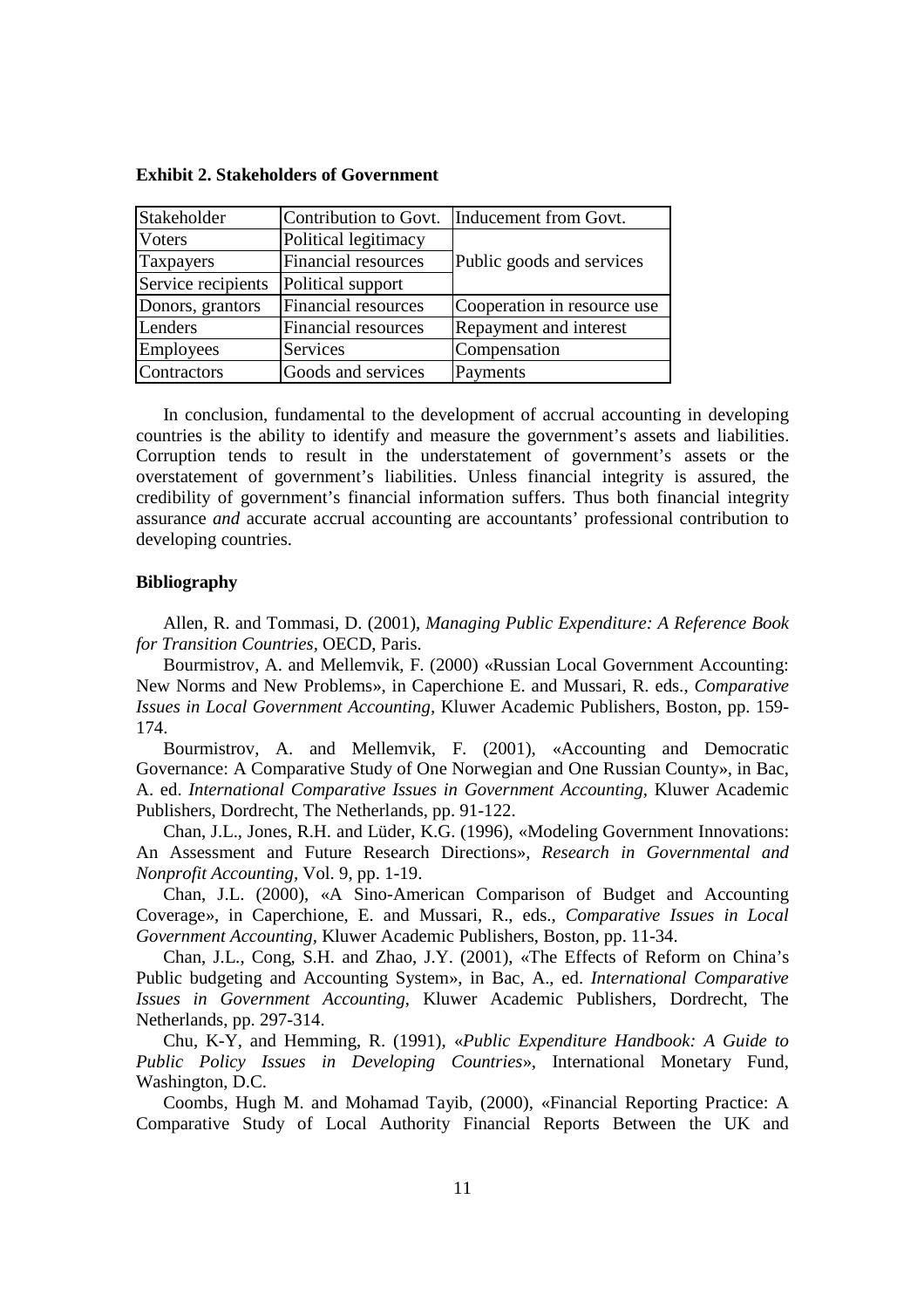Malaysia», in Caperchione, E. and Mussari, M. eds., *Comparative Issues in Local Government Accounting,* Kluwer Academic Publishers, Boston,, pp. 53-68.

 Deutsch, K.W. (1966), *The Nerves of Government: Models of Political Communication and Control,* The Free Press, New York.

 Godfrey, A.D., Devlin, P.J. and Merrouche, C., (1996), «Governmental Accounting in Kenya, Tanzania and Uganda» in Chan, J.L., ed., *Research in Governmental and Nonprofit Accounting,* Vol. 9, JAI Press, Greenwich, Connecticut, pp. 193-208.

 Godfrey, A.D., Merrouche, C. and Devlin, P.J. (1999), «A Comparative Analysis of the Evolution of Local Governmental Accounting in Algeria and Morocco,» in Copley, P.A. and Sanders, G.D., eds. *Research in Governmental and Nonprofit Accounting,* Vol. 10, JAI Press, Greenwich, Connecticut, pp. 201-234.

 Grindle, Merilee S. (2000), «Ready or Not: The Developing World and Globalization,» in Nye, J.S. and Donahue, J.D., eds. *Governance in a Globalizing World,*  Brookings Institution Press, Washington, D.C., pp. 178-207.

 Hopwood, A. and Miller, P., eds. (1994), *Accounting as a Social and Organizational Practice,* Cambridge University Press, Cambridge.

 International Federation of Accountants (IFAC) (1996), «Responding to an Increasing Demand for Accountability in the Public Sector,» *IFAC Quarterly,* October.

IFAC (2003), *Handbook on International Public Sector Accounting Standards.* IFAC, New York.

 IFAC, International Public Sector Accounting Standards Board (2005), *Exposure Draft 24, Financial Reporting Under the Cash Basis of Accounting - Disclosure Requirements for Recipients of External Assistance,* IF AC, New York.

 IFAC, International Public Sector Accounting Standards Board (2005), «Background and Update,» unpublished paper, March.

 IFAC, Public Sector Committee (2000), *Study 11, Government Financial Reporting: Accounting Issues and Practices.* IFAC, New York, May.

 Jaruga, A. (1988), «Governmental Accounting, Auditing and Financial Reporting in East European Countries,» in Chan, J.L. and Jones, R.H. eds., *Governmental Accounting and Auditing: International Comparisons,* Routledge, London, pp. 105-121.

 Keefer, P. and Khemani, S. (2004), «Democracy, Public Expenditure and the Poor,»  *World Bank Research Observer.* World Bank, Washington, D.C.

 Nowak, W.A. and Bakalarska, B. (2001), «Polish Public Sector Accounting in Transition: The Landscape after 1999 Step in the State Redefining,» in Bac, A. ed.,  *International Comparative Issues in Government Accounting,* Kluwer Academic Publishers, Dordrecht, The Netherlands, pp. 265-278.

 Ouda, Hassan A.G. (2001), «Central Governmental Accounting of Egypt and the Netherlands: Similarities and Differences,» in Bac, A. ed., *International Comparative Issues in Government Accounting,* Kluwer Academic Publishers, Dordrecht, The Netherlands, pp. 71-90.

 Rose-Ackerman, S. (1999), *Corruption and Government: Causes, Consequences and Reform,* Cambridge University Press, Cambridge.

 Reuters (2003), «World Bank urges crackdown on government corruption», December 10.

 Sachs, J.D. (2005), *The End of Poverty: Economic Possibilities for Our Time,*  Penguin Books, New York.